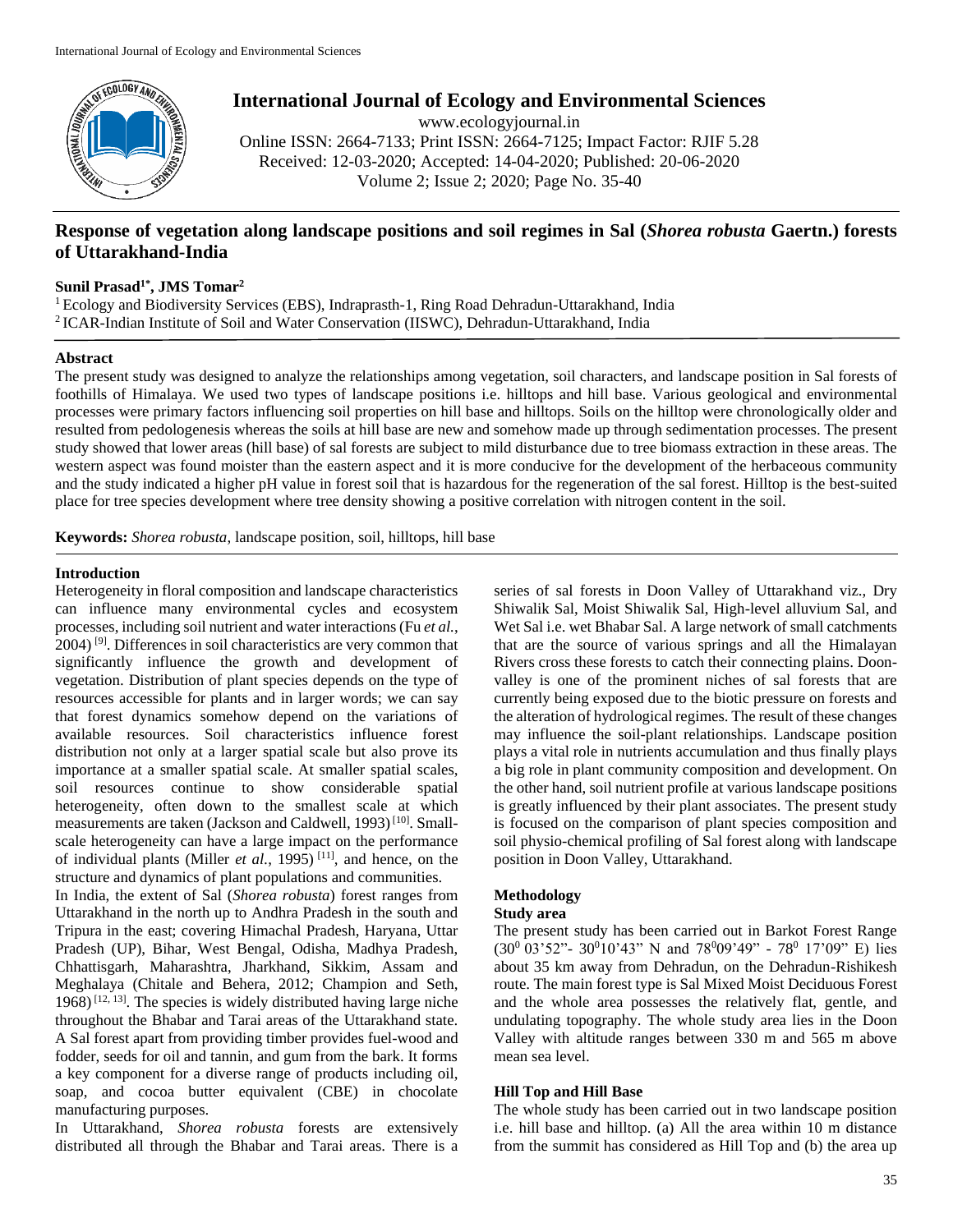

**Fig 1:** Sketch diagram showing hill base and hill top positions

### **Vegetation Sampling**

A primary vegetation survey has been carried out to understand the community composition and profile of vegetation in the study area. Quadrat based sampling has been carried out and the size and number of quadrats needed were determined using the species-area curve method (Mishra, 1968)  $[6]$ . The sampling consisted of randomly placed quadrats of  $10 \times 10 \text{ m}^2$  for trees, 5  $x \cdot 5$  m<sup>2</sup> for shrubs, and 1 x 1 m<sup>2</sup> for herbs around the same sampling locations. All the quadrats were spatially distributed to minimize the autocorrelation among the vegetations. In this study a total of 60 quadrats (N-60) were laid down for the tree (30 in each aspect) and 120 for shrubs (60 in each aspect) and 300 for herbs (150 in each aspect). The data on vegetation were quantitatively analyzed for density, frequency, and abundance as per Curtis and McIntosh (1950) [7]. The Importance Value Index (IVI) for trees was determined as the sum of relative density, relative frequency, and relative dominance (Curtis, 1959)<sup>[7]</sup>.

### **Soil Sampling**

The soil samples were collected from 10-30 cm depth, packed in polythene bags, and brought to the laboratory for physiochemical analysis. A total of 24 soil samples (6 in each landscape position and 12 in each aspect) have been collected.

Soil Analysis: Water holding capacity was calculated as WHC  $(\%)$  = gain in weight at the saturated point/dry weight of the soil  $X 100$  (Mishra, 1968)<sup>[6]</sup>. Bulk density ( $g/cm^{-3}$ ) has been measured by Cylindrical Core Method whereas soil moisture percentage was calculated based on dry soil weight. Moisture  $(\%)$  = Weight of moist soil-weight of oven-dry soil/weight of oven-dry soil X 100. pH was directly read with the help of a dynamic digital pH meter (Soil: Water ratio as 1: 2.5). Total nitrogen (g/kg) was determined in the soil by method, (Kjeldahl, 1883)<sup>[15]</sup>.

### **Results**

### **Species composition along with landscape position**

In the eastern aspect, 25 species were recorded in hill base as compared to 26 plant species in hilltop. The western aspect was comprised of 28 plant species in the hill base and 25 species at hilltop (Table 1).

**Table 1:** Species composition at different landscape positions and aspects

|                       | <b>Hill Base</b>                                                                    | <b>Hill Top</b>                                                                |  |  |  |
|-----------------------|-------------------------------------------------------------------------------------|--------------------------------------------------------------------------------|--|--|--|
| <b>Eastern Aspect</b> |                                                                                     |                                                                                |  |  |  |
| Species               | Shorea robusta (T), Lepidagathis sp., Chlorodendron viscosum (S),                   | Shorea robusta $(T)$ , Mallotus philippensis $(T)$ , Terminalia alata $(T)$ ,  |  |  |  |
|                       | Uvaria cordata (S), Crotolaria sp. (S), Sida rhombifolia (S),                       | Lepidagathis sp. $(S)$ , Chlorodendron viscosum $(S)$ , Crotolaria sp. $(S)$ , |  |  |  |
|                       | Periploca calophylla (S), Vigna Sp. (S), Grewia oppositifolia (S),                  | Sida rhombifolia (S), Periploca calophylla (S), Vigna Sp. (S), Grewia          |  |  |  |
|                       | Hemigraphis latiprosa (S), Carissa spinarum (S), Tinospora sinensis                 | oppositifolia (S), Hemigraphis latiprosa (S), Carissa spinarum (S),            |  |  |  |
|                       | (S), Jasminum abyssinicum (S), Lantana camara (S), Murraya                          | Jasminum abyssinicum (S), Lantana camara (S), Murraya koenigii                 |  |  |  |
|                       | koenigii (S), Urena lobata (S), Ageratum conzoides (H), Adiuntum                    | (S), Urena lobata (S), Ageratum conzoides (H), Adiuntum incisum                |  |  |  |
|                       | incisum (H), Desmodium pulchellum (H), Oxalis corniculata (H),                      | (H), Desmodium pulchellum (H), Oxalis corniculata (H), Oplismenus              |  |  |  |
|                       | Oplismenus burmannii (H), Cyathea dealbata (H), Thalypteris                         | burmannii (H), Cyathea dealbata (H), Thalypteris parasitica (H),               |  |  |  |
|                       | parasitica (H), Pogostemon benghalensis (H), Lipocarpha chinensis                   | Pogostemon benghalensis (H), Lipocarpha chinensis (H), Centella                |  |  |  |
|                       | (H), Centella asiatica (H)                                                          | <i>asiatica</i> (H)                                                            |  |  |  |
| Western Aspect        |                                                                                     |                                                                                |  |  |  |
|                       | Shorea robusta (T), Lantana camara (S), Jasminum abyssinicum (S),                   |                                                                                |  |  |  |
|                       | Chlorodendron viscosum (S), Murraya koenigii (S), Urena lobata                      | Shorea robusta $(T)$ , Lantana camara $(S)$ , Jasminum abyssinicum $(S)$ ,     |  |  |  |
|                       | (S), Carissa spinarum (S), Hemigraphis latiprosa (S), Celebrookia                   | Chlorodendron viscosum (S), Murraya koenigii (S), Urena lobata (S),            |  |  |  |
|                       | oppositifolia (S), Sida rhombifolia (S), Solanum torvum (S),                        | Carissa spinarum (S), Hemigraphis latiprosa (S), Celebrookia                   |  |  |  |
|                       | Crotolaria sp. (S), Aniosmeles indica (S), Eupatorium adenophorum                   | oppositifolia (S), Sida rhombifolia (S), Aniosmeles indica (S),                |  |  |  |
|                       | $\text{Species}(H)$ , Ageratum conzoides (H), Reinwardtia tetragyna (H), Oplismenus | Bauhinia sp. $(S)$ , Lepidagathis sp. $(S)$ , Eupatorium adenophorum $(H)$ ,   |  |  |  |
|                       | burmannii (H), Cyathea dealbata (H), Thalypteris parasitica (H),                    | Ageratum conzoides (H), Reinwardtia tetragyna (H), Oplismenus                  |  |  |  |
|                       | Bidens pilosa (H), Desmodium pulchellum (H), Emilia sonchifolia (H),                | burmannii (H), Thalypteris parasitica (H), Bidens pilosa (H), Emilia           |  |  |  |
|                       | Pogostemon benghalensis (H), Adiuntum incisum (H), Oxalis                           | sonchifolia (H), Adiuntum incisum (H), Oxalis Corniculata (H),                 |  |  |  |
|                       | Corniculata (H), Cynodon dactylon (H), Dioscorea deltoides (H),                     | Cynodon dactylon (H), Dioscorea deltoides (H), Solanum nigrum (H)              |  |  |  |
|                       | Solanum nigrum (H)                                                                  |                                                                                |  |  |  |

#### **Species ranking along with landscape position**

**\**The *Shorea robusta* has emerged as leading plant species having the highest IVI values in all aspects and landscape positions. *Lantana camara* was another leading species with the presence in both landscape positions in the eastern aspect and hill base of the western aspect. *Sida rhombifolia* was one of the leading 5 species but it is restricted within the eastern aspect. Similarly, *Jasminum abyssinicum* was only found in both landscape positions of western aspect (Table 2).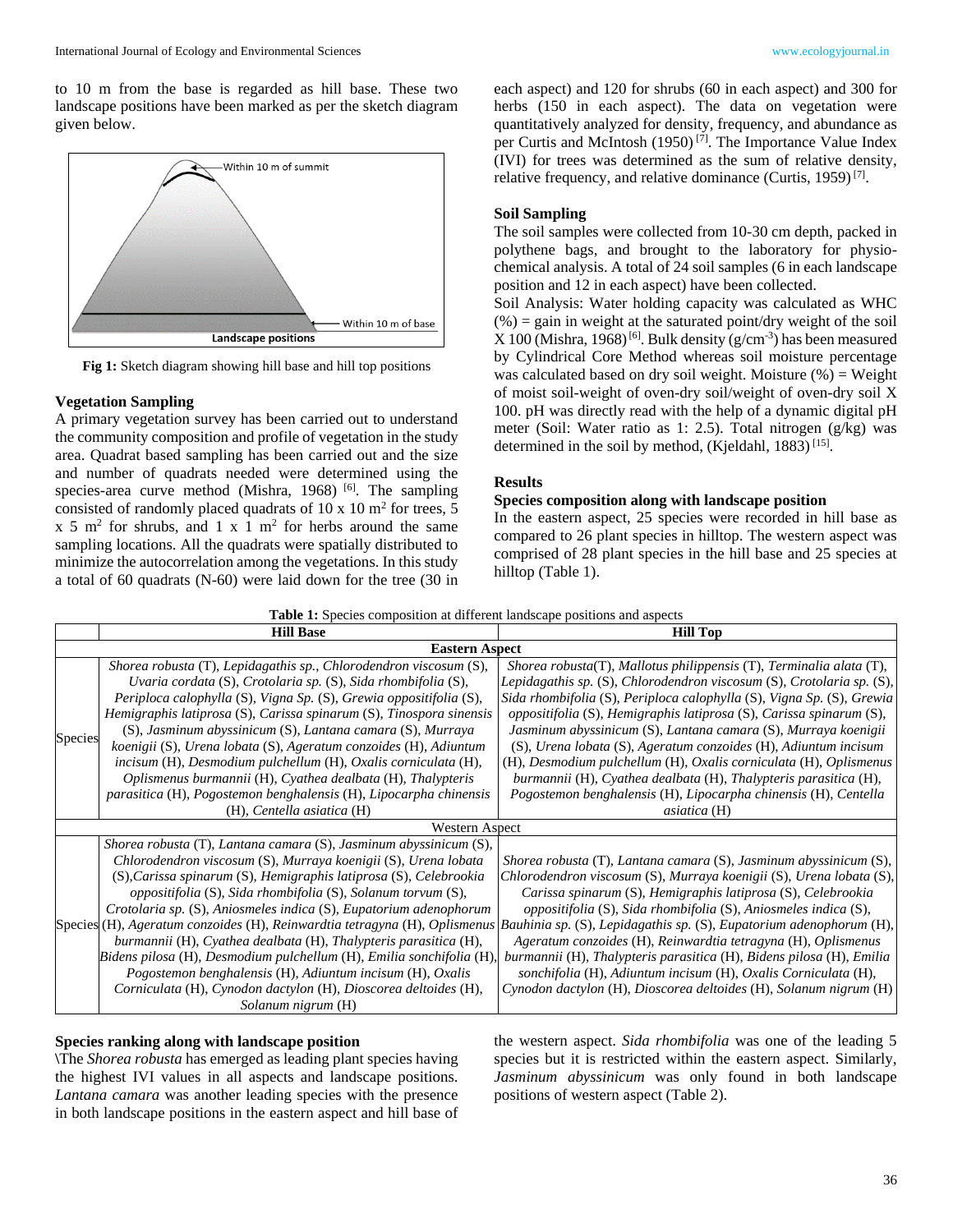|                          | <b>Hill Base</b>                  | <b>Hill Top</b>                  |  |
|--------------------------|-----------------------------------|----------------------------------|--|
|                          | Eastern Aspect                    |                                  |  |
|                          | 1. Shorea robusta (70.63)         | 1. Shorea robusta (78.99)        |  |
| Ranking of species (IVI) | 2. Lantana camara (54.37)         | 2. Lantana camara (54.84)        |  |
|                          | 3. Desmodium pulchellum (16.96)   | 3. Oxalis corniculata (19.31)    |  |
|                          | 4. Sida rhombifolia (15.61)       | 4. Sida rhombifolia (10.40)      |  |
|                          | 5. Ageratum conzoides (15.36)     | 5. Urena lobata (10.04)          |  |
|                          | Western Aspect                    |                                  |  |
|                          | 1. Shorea robusta (62.55)         | 1. Shorea robusta (82.52)        |  |
|                          | 2. Lantana camara (26, 73)        | 2. Carissa spinarum (33.29)      |  |
|                          | 3. Eupatorium adenophorum (22.40) | 3. Jasminum abyssinicum (21.91)  |  |
|                          | 4. Jasminum abyssinicum (18.67)   | 4. Cynodon dactylon (19.18)      |  |
|                          | 5. Ageratum conzoides (17.96)     | 5. Reinwardtia tetragyna (16.37) |  |

**Table 2:** Ranking of species at different landscape positions and aspects

**Species density along with landscape position:** Tree density was found highest (9 trees/100m<sup>2</sup>) at the hilltop of western aspect whereas it was lowest (4.6 trees/100m<sup>2</sup>) at hill base of eastern aspect. The highest shrub density  $(15.4 \text{ shrubs}/100 \text{m}^2)$  was recorded at the hilltop of the western aspect while its value was lowest (7.8 shrubs/100m<sup>2</sup>) at the hilltop of the eastern aspect. Herb density was highest  $(38.3 \text{ herbs}/100 \text{m}^2)$  at hill base of

western aspect and lowest  $(19.8 \text{ herbs}/100 \text{m}^2)$  at the hilltop of the eastern aspect. Tree density was recorded higher in hilltops to hill base and herb density was recorded higher in hill base than hilltop. Tree density was found higher in the eastern aspect than the western aspect whereas herb density was recorded higher in the western aspect than the eastern aspect. A mixed trend was found in the density values of shrubs (Table 3).

**Table 3:** Species density at different landscape positions and aspects

|                                                         | <b>Hill Base</b>                     | <b>Hill Top</b>                    |  |  |
|---------------------------------------------------------|--------------------------------------|------------------------------------|--|--|
| Eastern Aspect                                          |                                      |                                    |  |  |
| Total number of Species                                 | 25                                   | 26                                 |  |  |
| Density (100 Sqm for the tree/shrub and 1 sqm for herb) | 5.6 trees $14.8$ shrubs $30.2$ herbs | 7.2 trees 7.8 shrubs 19.8 herbs    |  |  |
| Western Aspect                                          |                                      |                                    |  |  |
| Total number of Species                                 | 28                                   | 25                                 |  |  |
| Density (100 Sqm for the tree/shrub and 1 sqm for herb) | 4.6 trees $13.0$ shrubs $38.3$ herbs | 9.0 trees 15.4 shrubs $25.4$ herbs |  |  |
|                                                         |                                      |                                    |  |  |

#### **Physical properties of soil along with landscape position**

The water holding capacity was more or less similar in both landscape positions of the eastern aspect whereas it decreased from hill base (34.23) to hilltop in the western aspect. Bulk density was found higher in the western aspect than the eastern

aspect but its values were found increasing from hill base to hilltop in the eastern aspect and decreasing in the western aspect. The highest value (8.46%) of moisture % was recorded in the hill base of the western aspect and it was found higher at hill base than hilltop in both aspects (Fig. 2).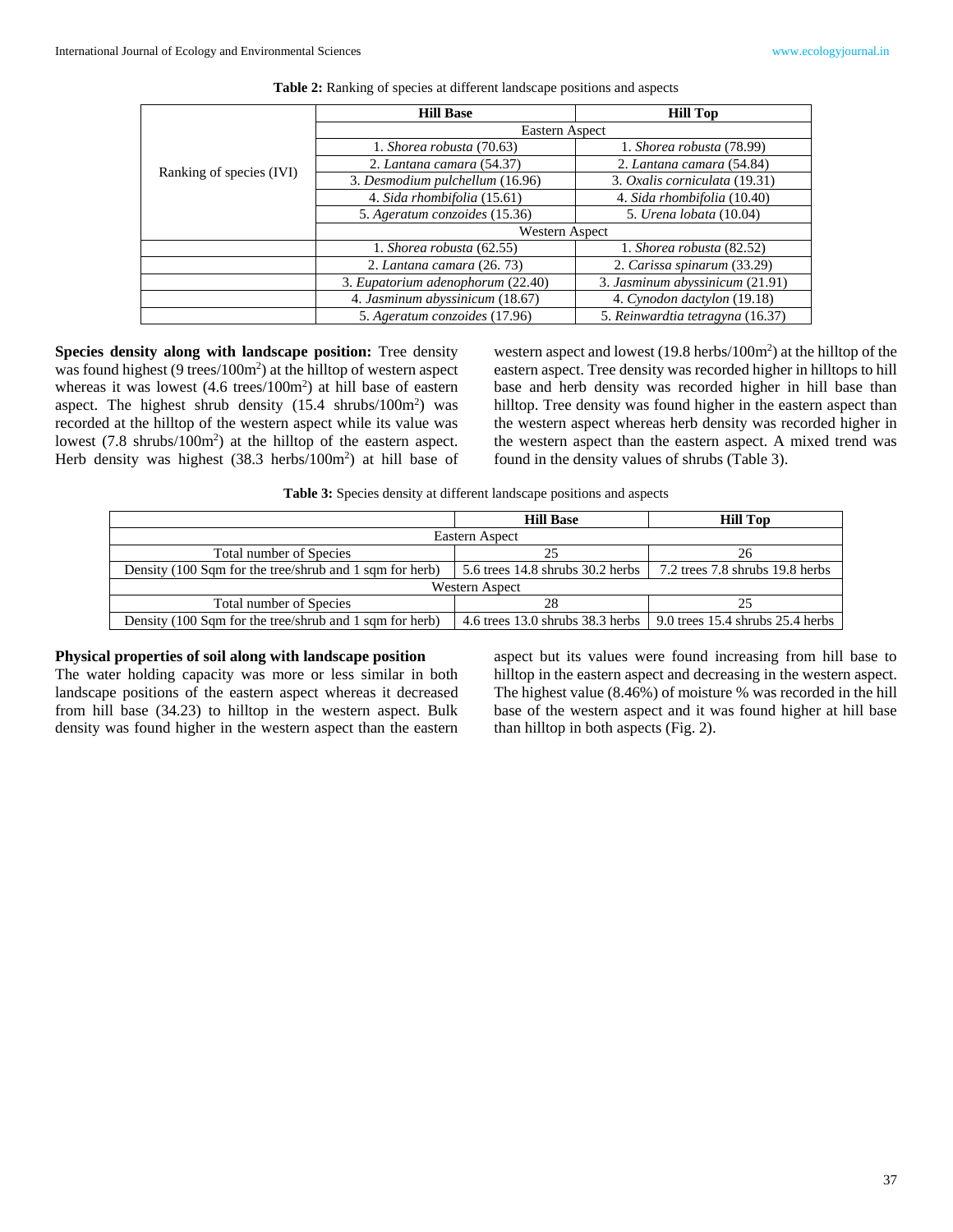

**Fig 2:** Landscape position impact on physical properties of soil

### **Chemical properties of soil along with landscape position**

The highest pH value (6.99) was recorded at hill base of western aspect and lowest (6.4) at hill base of eastern aspect. The pH values are more or less similar in both aspects. Organic carbon was recorded highest (0.6) at the hilltop of the eastern aspect and lowest at hill base of western aspect. Total Nitrogen was recorded highest (0.4 g/kg) at the hilltop of the western aspect. The phosphorous content in soil was found highest (0.07) at the hill base of the eastern aspect. Eastern aspect has higher phosphorous that the western aspect. As far as the available potassium is concerned, its values were recorded higher in western aspects than eastern aspects in both landscape positions (Fig. 3).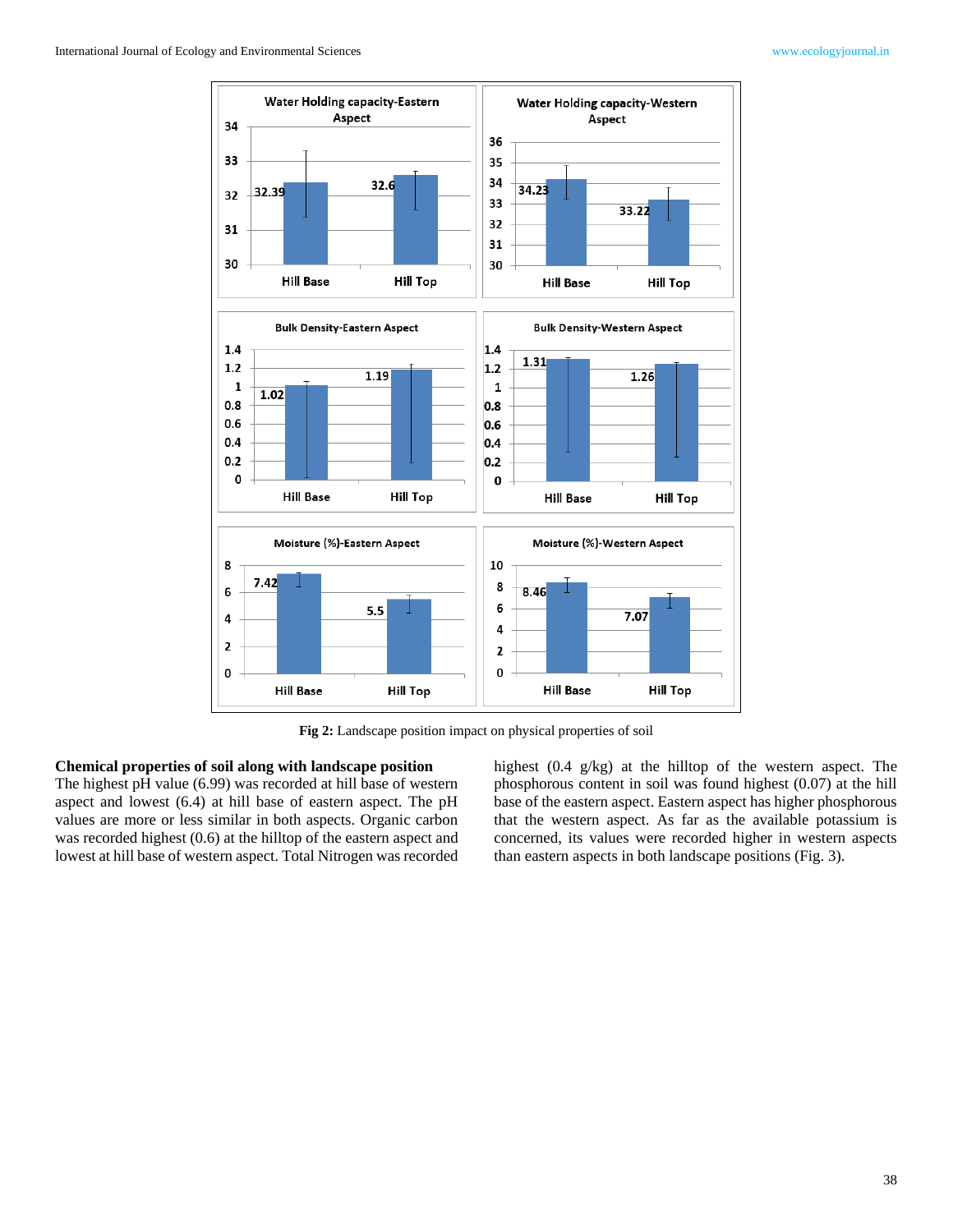

**Fig 3:** Landscape position impact on chemical properties of soil (Nitrogen- g/kg)

### **Discussion**

Sal (*Shorea robusta*) has shown its dominance in all aspects and landscape positions and the species has effectively attained dominance over other species. This pattern of dominance of sal species showed that the studied forest is in its pure form. Such kind of results has been previously reported by Abhishek Raj  $(2018)^{[16]}$  during a study on Sal dominated tropical dry deciduous forest in Chhattisgarh. Another dominant species *Lantana camara* was recorded as the top five plant species in all landscape positions and aspects except hilltop of western aspect. It showed that *Lantana camara* can survive in a wide range of topographic conditions. The *Lantana camara* lost its rank and get out of the top 5 dominant plant species at hilltop position of western aspects because it is unable to compete with a high density of trees (9.0 trees/100m<sup>2</sup> ) due to its lack of tolerance for shade (Cronk and Fuller, 1995)<sup>[1]</sup>. *Sida rhombifolia*, one of the top five plant species in the eastern aspect, losing its position in the western aspect and it is because it grows best under high luminosity and is tolerant of temperature variation (FAO, 1983)<sup>[2]</sup>.

The tree density has recorded highest in western aspect than an eastern aspect that conforms to the study of Desta (2004) [3] who reported 23% more stems per hectare in the west aspect than the east aspect. The tree density was found higher in hilltops in both aspects shows a moderate type of disturbance in the forest in which people are extracting tree biomass from easily access areas (the hill base). Some other workers like Bargali *et al.*,  $(2013)^{[4]}$ also reported that the tree density increased from hill base to hilltop in the moderately disturbed forest area. Herb density was found higher in the western aspect than the eastern aspect in both landscape positions. It might be due to higher moisture percent that is recorded in western aspects (present study).

The higher percentage of moisture content in soil was recorded at hill base that is a simple observation as hill base receives more water due to gravitational force. Western aspect holds higher moisture than eastern aspect because eastern aspects are warmer than western aspect and having a high evaporation rate. Soil pH values were 6.4 to 6.99 which is higher than previous studies as Singh and Singh  $(1989)$ <sup>[17]</sup> reported soil pH range between 4.5 and 5.5 Sal forest. These higher values of pH indicate poor

regeneration of the species as sal trees favor good regeneration at low pH value (Puri, 1950)<sup>[18]</sup>. Nitrogen plays a significant role in controlling the rate of carbon fixation and organic matter accumulation. In the present study total nitrogen was recorded lower than previously reported values of Sharma *et al.*, (2017)<sup>[5]</sup>. It was interesting to see that Nitrogen accumulation in soil was higher at hilltops than hill base. Nitrogen stock increased with tree density as its values were found higher at hilltops where tree density is at its peak. It shows higher tree density induces nitrogen accumulation on the forest floor. Sanford *et al.*, (1982)<sup>[19]</sup> was also found a significantly positive correlation of total nitrogen with tree density.

### **Conclusion**

The present study concluded that aspects and landscape positions influence soil and vegetation characters in *Shorea robusta* forest significantly. Lower areas (hill base) of sal forests are subject to mild disturbance due to tree biomass extraction in lower areas. The western aspect was found moister than the eastern aspect and it is more conducive for the development of the herbaceous community. The study indicated a higher pH value that is hazardous for the regeneration of the sal forest. Hilltop is the bestsuited place for tree species development where tree density showing a positive correlation with nitrogen content in the soil. The study recommends a minimum tree resource extraction at the hill base of sal forest and in-depth studies on soil-plant interaction in the sal forest zone.

#### **References**

- 1. Cronk QCB, Fuller JL. Plant Invaders: The Threat to Natural Ecosystems. Royal Botanic Gardens, Kew: Springer. ISBN 978-0-412-48380-6, 1995.
- 2. FAO. Ecology and control of perennial weeds in Latin America, 1983. ISBS: 92-5-102446-4.
- 3. Desta F, Colbert JJ, Rentch JS, Gottschalk KW. Aspect Induced Differences in Vegetation, Soil, and Microclimatic Characteristics of an Appalachian Watershed. CASTANEA. 2004; 69(2):92-108.